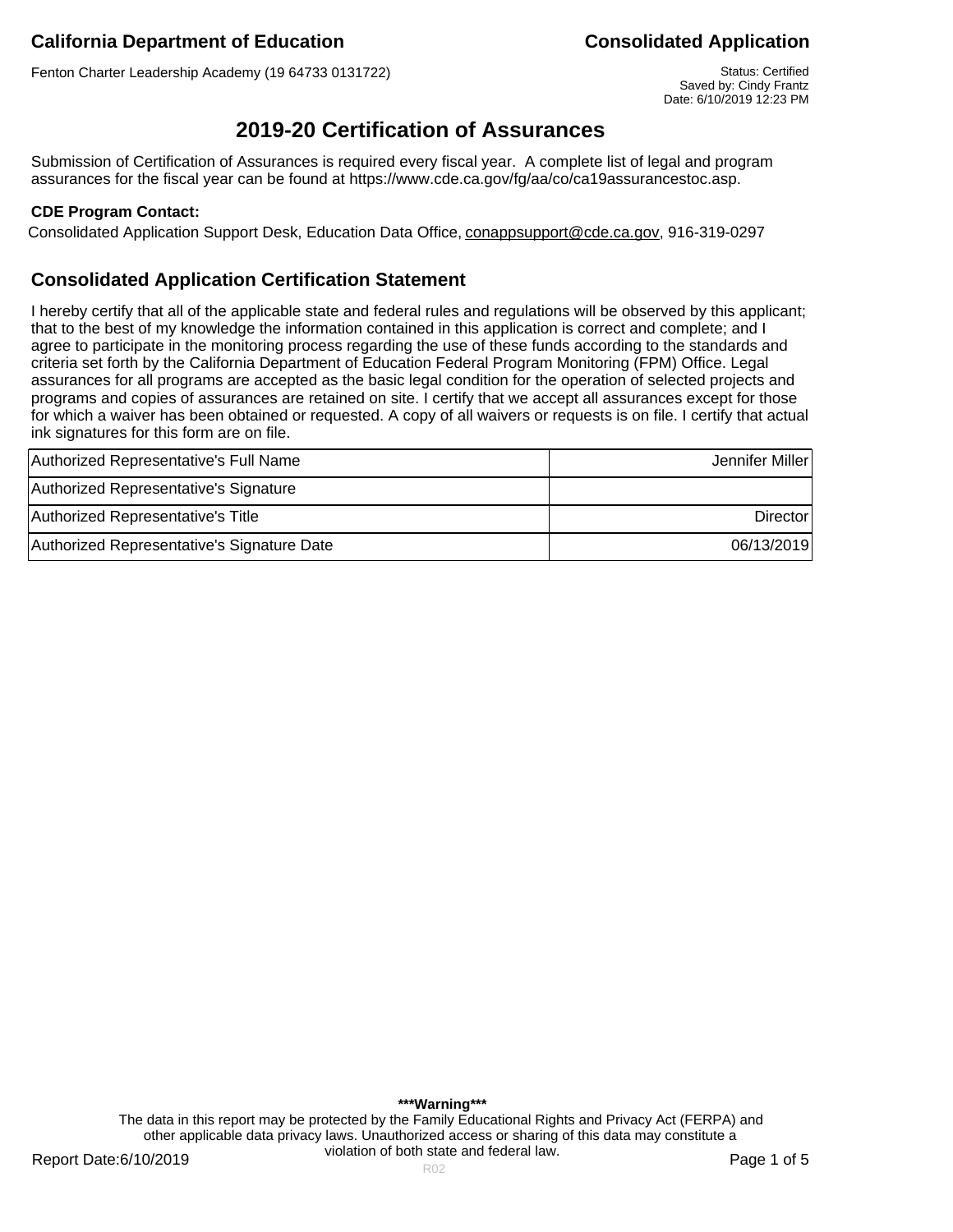Fenton Charter Leadership Academy (19 64733 0131722) Status: Draft

Saved by: Cindy Frantz Date: 6/10/2019 12:23 PM

# **2019-20 Protected Prayer Certification**

ESSA Section 8524 specifies federal requirements regarding constitutionally protected prayer in public elementary and secondary schools. This form meets the annual requirement and provides written certification.

#### **CDE Program Contact:**

Franco Rozic, Title I Monitoring and Support Office, frozic@cde.ca.gov., 916-319-0269

## **Protected Prayer Certification Statement**

The LEA hereby assures and certifies to the California State Board of Education that the LEA has no policy that prevents, or otherwise denies participation in, constitutionally protected prayer in public schools as set forth in the "Guidance on Constitutionally Protected Prayer in Public Elementary and Secondary Schools."

The LEA hereby assures that this page has been printed and contains an ink signature. The ink signature copy shall be made available to the California Department of Education upon request or as part of an audit, a compliance review, or a complaint investigation.

| The authorized representative agrees to the above statement                                                                            | Yesl            |
|----------------------------------------------------------------------------------------------------------------------------------------|-----------------|
| Authorized Representative's Full Name                                                                                                  | Jennifer Miller |
| Authorized Representative's Title                                                                                                      | Director        |
| Authorized Representative's Signature Date                                                                                             | 06/13/2019      |
| <b>Comment</b>                                                                                                                         |                 |
| If the LEA is not able to certify at this time, then an explanation must be<br>provided in the Comment field. (Maximum 500 characters) |                 |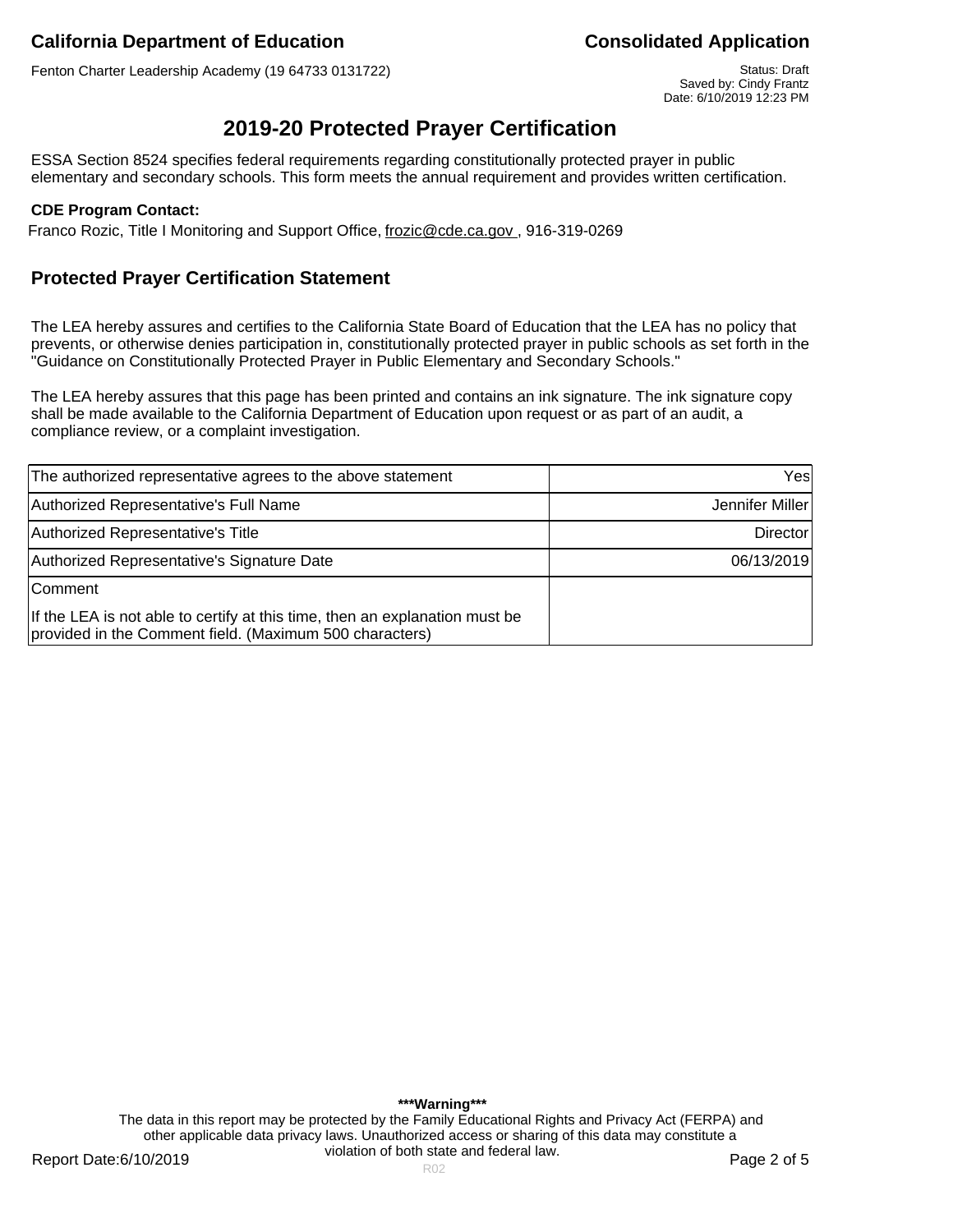Fenton Charter Leadership Academy (19 64733 0131722) Status: Draft Status: Draft

Saved by: Cindy Frantz Date: 6/10/2019 12:23 PM

# **2019-20 LCAP Federal Addendum Certification**

#### **CDE Program Contact:**

Local Agency Systems Support Office, LCFF@cde.ca.gov, 916-323-5233

To receive funding under the Every Student Succeeds Act (ESSA), a local educational agency (LEA) must have a plan approved by the State Educational Agency on file with the State. Within California, LEAs that apply for ESSA funds are required to complete the Local Control and Accountability Plan (LCAP), the LCAP Federal Addendum Template (Addendum), and the Consolidated Application (ConApp). The LCAP, in conjunction with the Addendum and the ConApp, serve to meet the requirements of the ESSA LEA Plan.

In order to apply for funds, the LEA must certify that the 2017/18–2019/20 LCAP has been approved by the local governing board or governing body of the LEA. As part of this certification the LEA is agreeing to submit the LCAP Federal Addendum that has been approved by the local governing board or governing body of the LEA to the California Department of Education (CDE), and acknowledging that the LEA agrees to work with the CDE to ensure that the Addendum addresses all required provisions of the ESSA programs for which they are applying for federal education funds.

| County Offices of Education and School Districts Enter the original<br>approval date of the county office of education or school district<br>2017/18-2019/20 LCAP                                           |                 |
|-------------------------------------------------------------------------------------------------------------------------------------------------------------------------------------------------------------|-----------------|
| Note: For districts, the date should be the day your county office of<br>education (COE) approved your 2017/18-2019/20 LCAP. For COEs, it<br>should be the date the CDE approved your 2017/18-2019/20 LCAP. |                 |
| Charter Schools Enter the adoption date of the charter school LCAP                                                                                                                                          | 06/13/2019      |
| Authorized Representative's Full Name                                                                                                                                                                       | Jennifer Miller |
| Authorized Representative's Title                                                                                                                                                                           | <b>Director</b> |

**\*\*\*Warning\*\*\*** The data in this report may be protected by the Family Educational Rights and Privacy Act (FERPA) and other applicable data privacy laws. Unauthorized access or sharing of this data may constitute a violation of both state and federal law.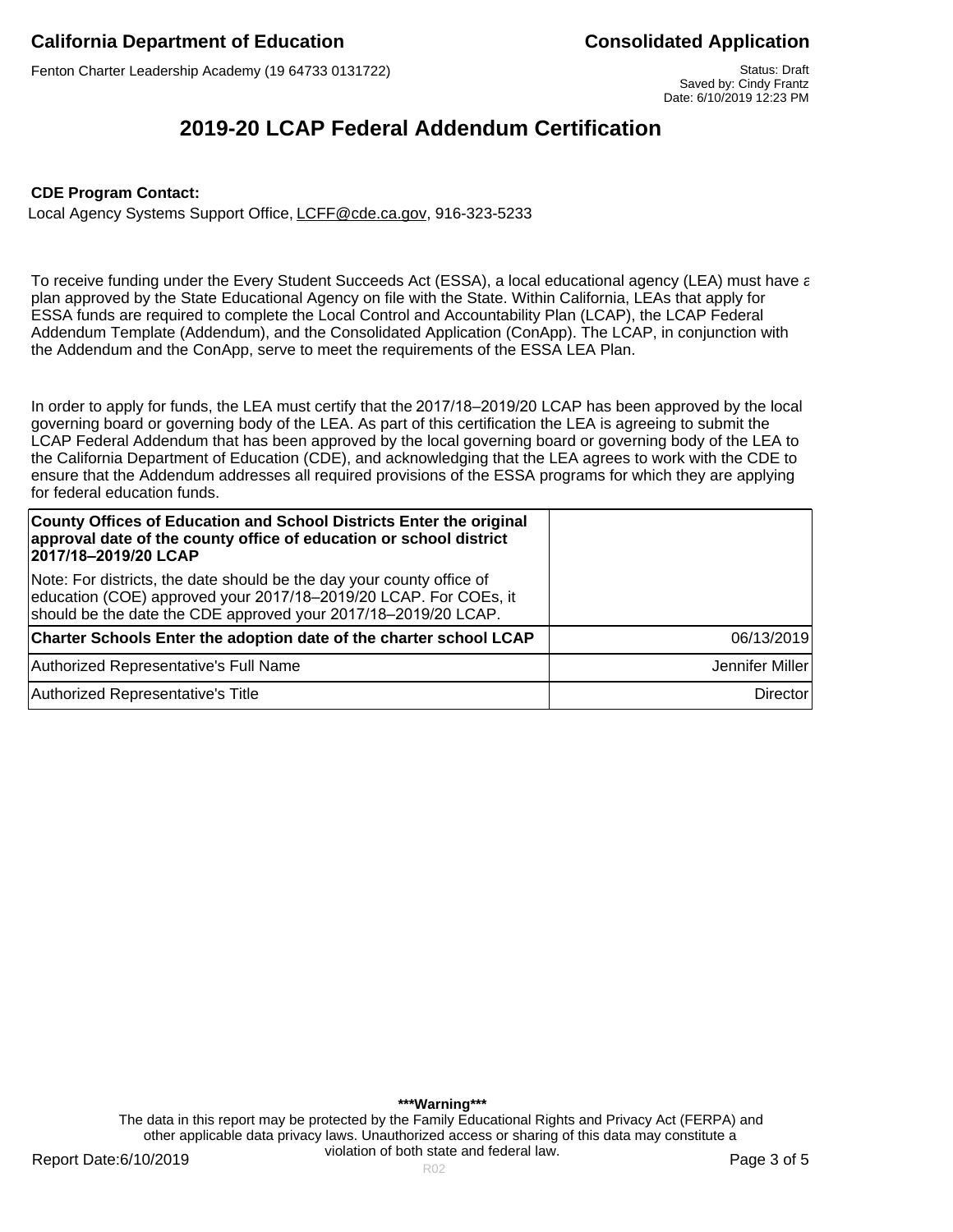Fenton Charter Leadership Academy (19 64733 0131722) Status: Draft

# **2019-20 Application for Funding**

### **CDE Program Contact:**

Consolidated Application Support Desk, Education Data Office, conappsupport@cde.ca.gov, 916-319-0297

# **Local Governing Board Approval**

The local educational agency (LEA) is required to review and receive approval of their Application for Funding selections with their local governing board.

| Date of approval by local governing board | 06/13/2019 |
|-------------------------------------------|------------|
|-------------------------------------------|------------|

## **District English Learner Advisory Committee Review**

Per Title 5 of the California Code of Regulations Section 11308, if your LEA has more than 50 English learners, then the LEA must establish a District English Learner Advisory Committee (DELAC) which shall review and advise on the development of the application for funding programs that serve English learners.

| DELAC representative's full name                                                                                                                                                                                                                            | n/a                                                                                                                    |
|-------------------------------------------------------------------------------------------------------------------------------------------------------------------------------------------------------------------------------------------------------------|------------------------------------------------------------------------------------------------------------------------|
| (non-LEA employee)                                                                                                                                                                                                                                          |                                                                                                                        |
| DELAC review date                                                                                                                                                                                                                                           |                                                                                                                        |
| Meeting minutes web address                                                                                                                                                                                                                                 |                                                                                                                        |
| Please enter the web address of DELAC review meeting minutes (format<br>http://SomeWebsiteName.xxx). If a web address is not available, then the<br>LEA must keep the minutes on file which indicate that the application was<br>reviewed by the committee. |                                                                                                                        |
| <b>IDELAC</b> comment                                                                                                                                                                                                                                       | DELAC is not applicable since LEA is<br>an independent charter school. The<br>LEA has its own local governing<br>board |
| If an advisory committee refused to review the application, or if DELAC<br>review is not applicable, enter a comment. (Maximum 500 characters)                                                                                                              |                                                                                                                        |

# **Application for Categorical Programs**

To receive specific categorical funds for a school year the LEA must apply for the fund by selecting Yes. Only the categorical funds the LEA is eligible to receive are displayed.

| Title I, Part A (Basic Grant)                              | Yes            |
|------------------------------------------------------------|----------------|
| ESSA Sec. 1111 et seq.<br><b>SACS 3010</b>                 |                |
| <b>Title II, Part A (Supporting Effective Instruction)</b> | Yes            |
| ESEA Sec. 2104<br><b>SACS 4035</b>                         |                |
| <b>Title III English Learner</b>                           | N <sub>o</sub> |
| ESEA Sec. 3102<br><b>SACS 4203</b>                         |                |
| Title III Immigrant                                        | No             |

#### **\*\*\*Warning\*\*\***

The data in this report may be protected by the Family Educational Rights and Privacy Act (FERPA) and other applicable data privacy laws. Unauthorized access or sharing of this data may constitute a violation of both state and federal law.